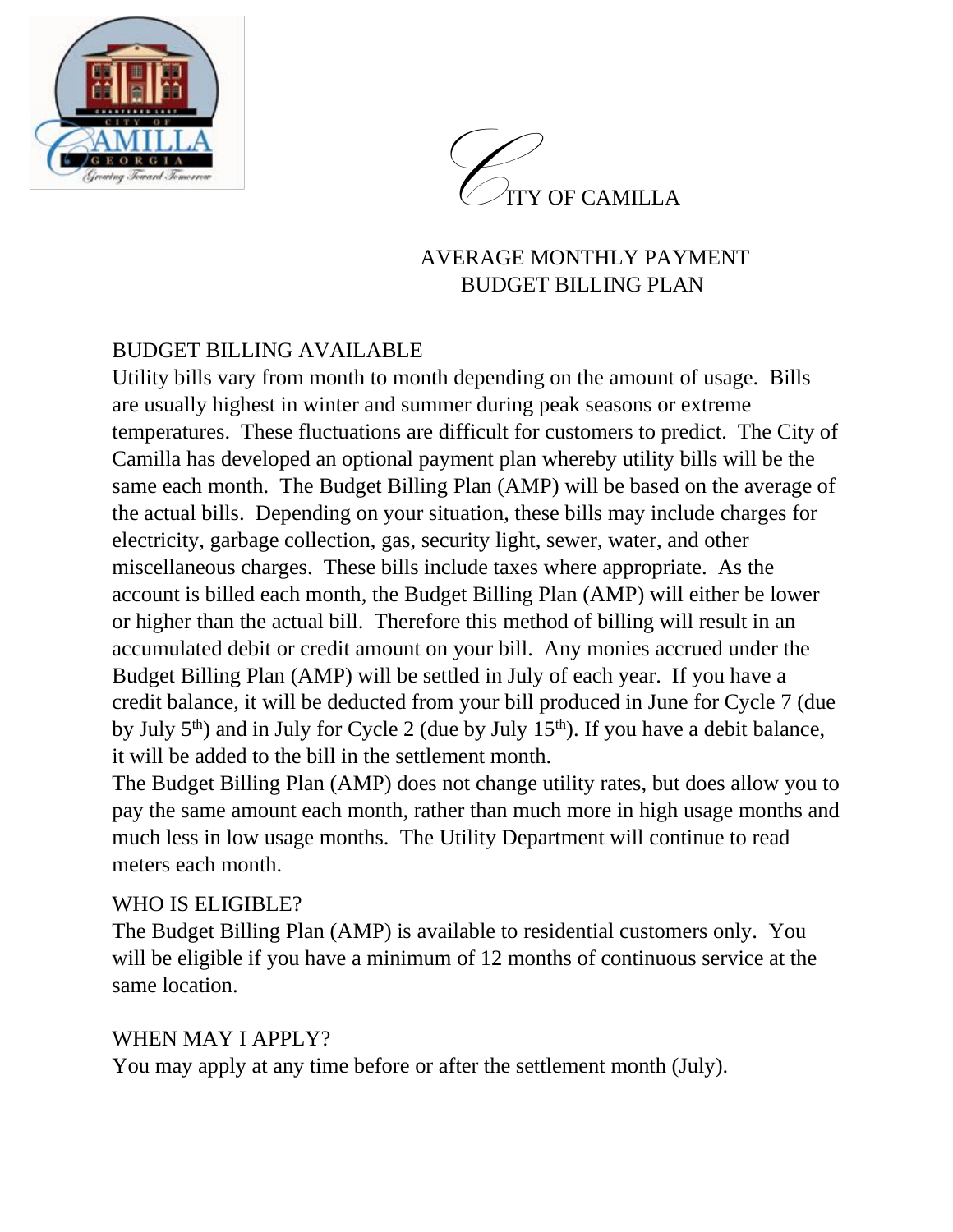## MAY I CONTINUE THIS PROGRAM IF I MOVE?

Yes, customers moving from one address to another within our service area may continue participation in the Budget Billing Plan (AMP) regardless of the time of year.

## VOLUNTARY DISCONTINUANCE

You may discontinue participation in the Budget Billing Plan (AMP) and revert to regular billing at any time. This must be done in writing by the person financially responsible for the bill.

## INVOLUNTARY DISCONTINUANCE

If payment is not made by the billing date, or if you fail to pay the Budge Billing amount, your account will be taken off the program and you will be so notified.